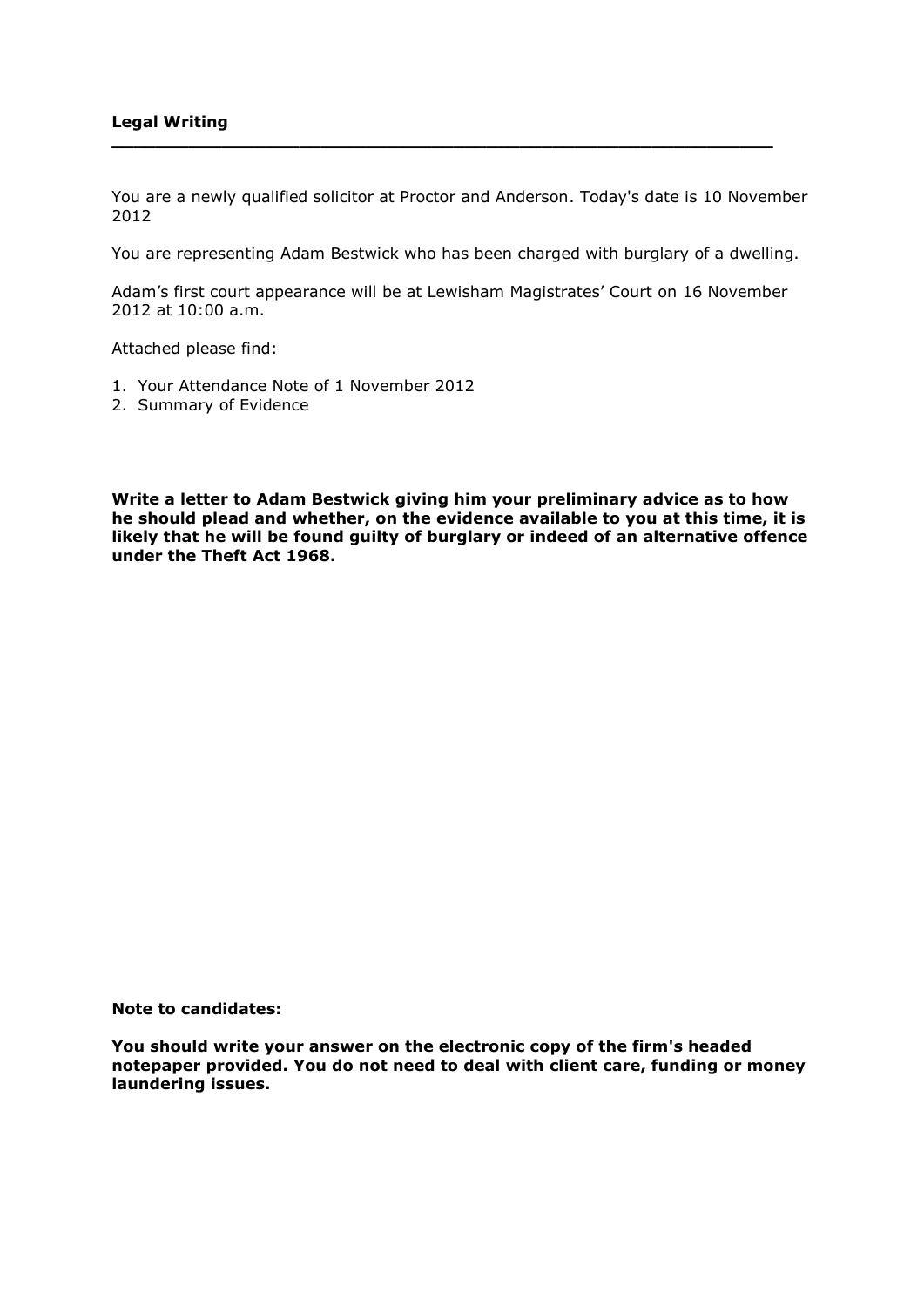## **ATTENDANCE NOTE**

Attending Adam Bestwick at Lewisham Police Station on 1 November 2012.

Interview was properly conducted.

After he was bailed I had a further conversation with him but he seemed confused about the legal advice he was given about the charge so I will follow up with a letter.

See summary of evidence for further details of the case and the interview.